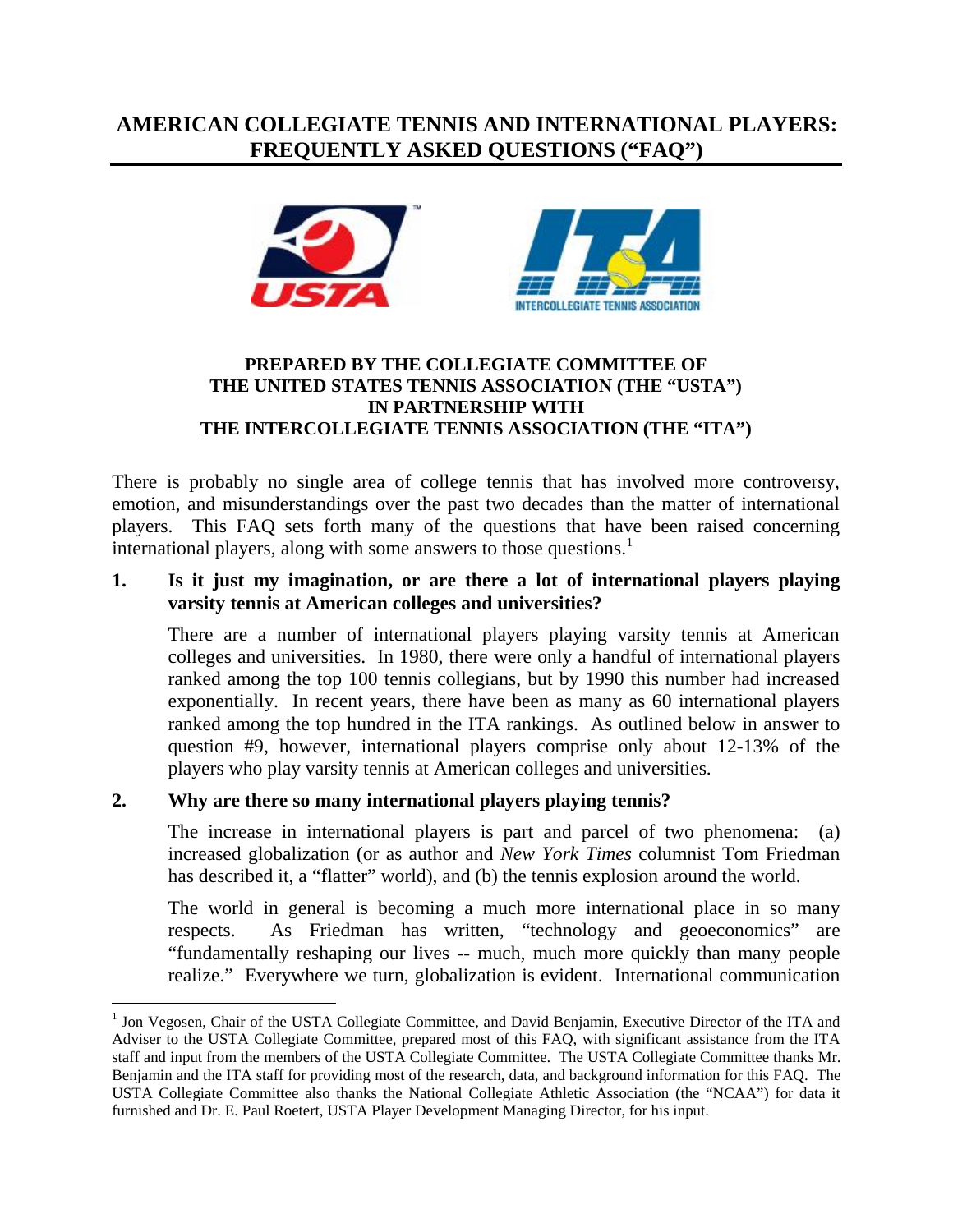is becoming instantaneous. Outsourcing is becoming rampant. The ranks of a number of other sports – for example, basketball, golf, soccer, and swimming – are becoming much more international, with no end in sight.

The seismic change in tennis began with the advent of Open Tennis, which led to major investments in player development by tennis federations throughout the world. The results of this global interest in tennis began to surface in the 1980's in the Davis Cup, Fed Cup, the Grand Slam events, and in American college tennis. Smaller countries like Spain and Croatia are making their mark in the international tennis arena. The college tennis landscape is a reflection of what is occurring on the world stage.

In most countries, tennis is one of the two or three most popular sports and attracts the most talented athletes. In the United States, tennis is competing for athletes with a host of other sports, including football, basketball, baseball, and soccer. Despite the enormous physical-fitness and lifetime benefits that tennis offers, it is not listed among the 30 most popular American sports.

### **3. Why are there so many international players playing varsity tennis at American colleges and universities?**

There are several reasons. First, the United States is one of the few countries that offers significant scholarship support for intercollegiate sports. Our combined academic-athletic approach is extremely attractive to international players. There are well over 140 countries with tennis federations actively supporting junior player development. For all of these countries and federations, American college tennis is a natural magnet, offering the best of both worlds -- an American college degree and the opportunity to continue and improve at a high level of tennis.

Second, varsity college coaches are under pressure from their athletic departments and alumni to produce the best tennis teams they can. Their careers depend on it. If bringing in international players can help them achieve their goal, many coaches are going to do it.

Some people, however, think that by going overseas to attract players, college coaches are weakening American tennis programs and contributing to their failure on American campuses. It is far more expensive to scout overseas and bring players in for a visit, etc. than it is to have a home-grown player. With tennis not being a revenue generating sport, it is much easier to drop a program filled with international players than it is to keep funneling money to players who will eventually leave the country. But it should be understood that there are many collegiate coaches who would strongly disagree with this perspective.

It is interesting to note that there is somewhat of a two-way street involved in the international aspects of tennis. While in college tennis the "world" comes to America, many top American junior players now travel to play international tournaments to compete against other top juniors throughout the world. This is not to say that this development is necessarily positive or affordable for American players, but this is a separate discussion.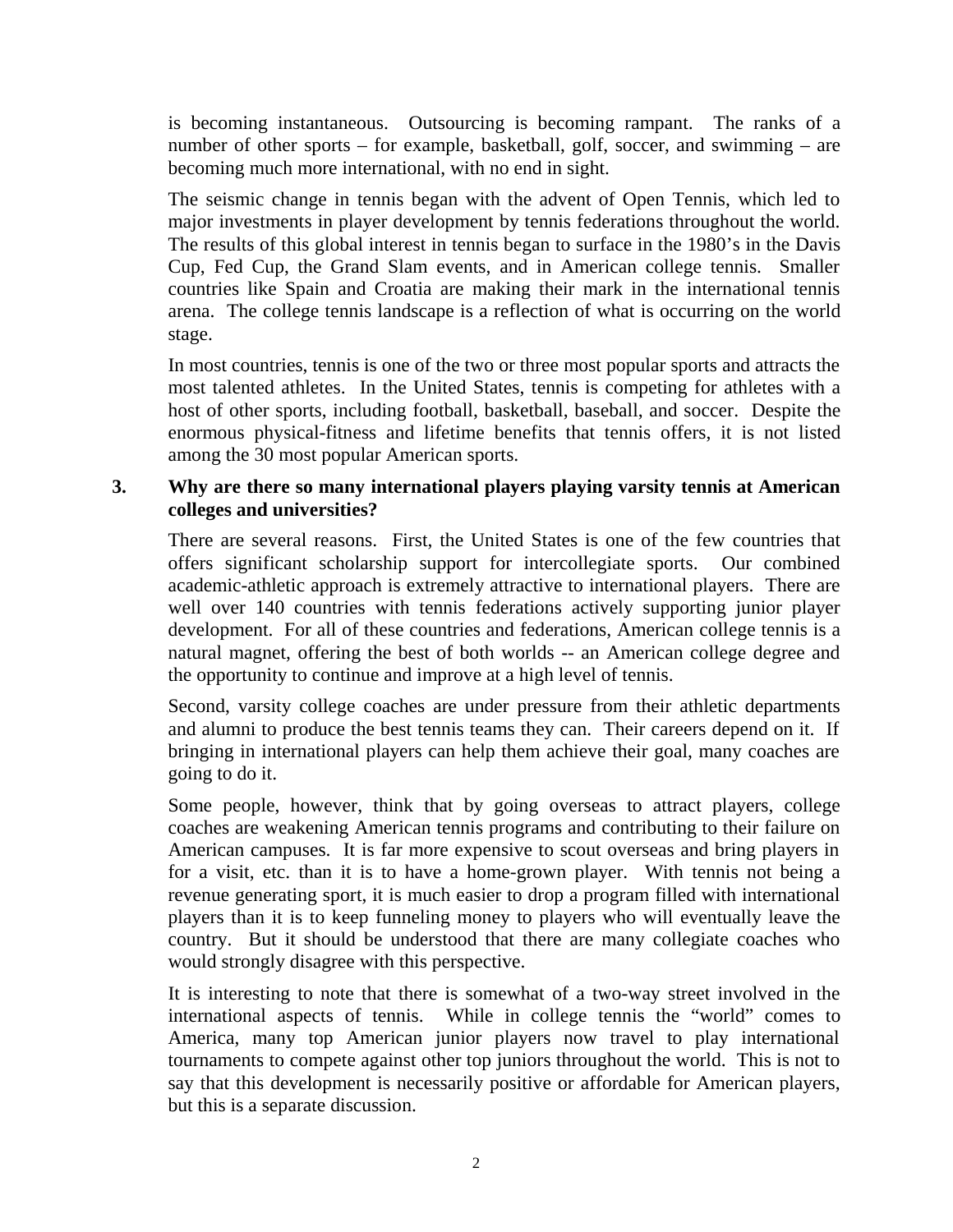### **4. Is bringing in international players the only way that a college coach can have a winning team?**

No. It can be done with an all American or nearly all American team. For example, in 2003, the University of Illinois men's team went undefeated, won the NCAA Championship, and won the USTA/ITA National Team Indoor Men's Championship with an all American team. For several years, the Stanford women's team has won NCAA Championships with virtually all American players. Only one team, men or women, has won the NCAA Division I championship with an all-international starting lineup (Baylor men in 2004). Just about every NCAA Division I women's championship team has had close to an all-American starting lineup.

### **5. Isn't it a bad thing that international players can play on our varsity tennis teams in college?**

Actually, it is a good thing on many fronts. In terms of player development, it is ideal to have the strongest field possible competing in collegiate tournaments and collegiate team matches. The better the level of competition, the more the top players will improve. From this perspective, the presence of many outstanding international players adds to the opportunity for the best American players to raise their games. As David Wheaton, Todd Martin, James Blake, Jeff Morrison, Paul Goldstein, the Bryan Brothers, Katrina Adams, Lisa Raymond, Jill Craybas, Laura Granville, and Lilia Osterloh have proven in recent years, this is exactly what happens. Moreover, the chance for Americans to compete on a regular basis against top players their age from continents such as Europe, South America, and Asia provides important verisimilitude for the American collegians who will be facing primarily international competition once on the pro tour. Having international players as teammates and competing against international players also broadens the horizons and enriches the life experiences of American college players.

### **6. Isn't one of the problems in American college tennis that several international players have been older than American players and/or that the international players have actually been professional players?**

These areas have indeed been problems. The ITA has worked closely with the Conferences and the NCAA to initiate NCAA legislation that helps create a more level playing field.

More specifically, NCAA Bylaw #14.2.3.2 (the "one year grace period rule") was enacted by the NCAA in 1995 in order to encourage student athletes to continue their educational path from high school to college, by allowing only a one-year hiatus from their studies without penalty. The intent was also to discourage coaches from recruiting much older and more experienced players who had already had a number of years on the tour. And just this last year, the ITA was the catalyst to further tightening of this NCAA Division I legislation with an amendment that specifies that prospective student athletes must begin full time collegiate enrollment before their twentieth birthday, otherwise they will not be eligible to compete their first year and will also lose some of their eligibility. In addition, the NCAA has become stricter in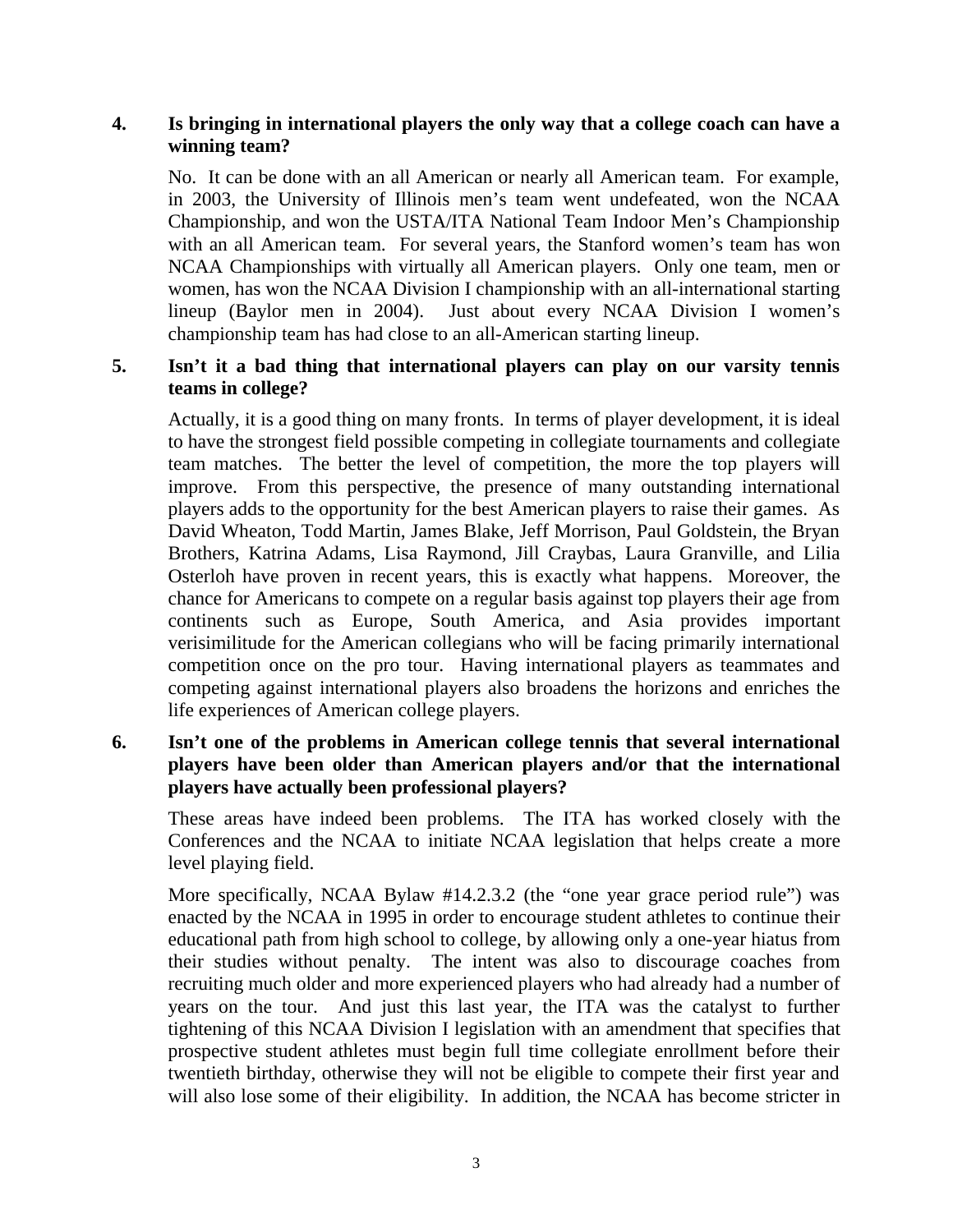enforcing its amateur rules, although there remain limits as to how effectively one can legislate morality.

A few years ago, the NCAA passed legislation that makes any player who has participated in a "professional league" ineligible to compete in college, even if that player has not received payment. It is expected that this will further reduce the number of international players and create an even more level playing field.

# **7. The NCAA has a "Clearinghouse" for academic eligibility. Why doesn't it have one for determining amateurism eligibility?**

Actually, the NCAA is in the process of developing an "Amateur Clearinghouse" for NCAA Divisions I and II for all sports, including tennis. The NCAA Amateur Clearinghouse will be the processing center for determining the amateurism eligibility for freshman and transfer student-athletes for participation at NCAA Divisions I and II member institutions. Both the prospective student-athlete and the relevant institution will be advised of the prospect's amateur status prior to his or her participation in intercollegiate athletics at a Division I or II institution.

The NCAA Amateurism Clearinghouse is being created in response to the NCAA membership concerns about amateurism issues related to both international and domestic prospects. According to the NCAA, the Amateurism Clearinghouse will assist in maintaining competitive equity in recruiting and promoting student-athlete well-being. The NCAA believes that a centralized clearinghouse for amateurism issues will ensure that consistent information is gathered for each prospective studentathlete; thus no institution will have an advantage over another based on resources available (such as staffing or funding) to investigate a prospect's situation. The current plan is to begin the NCAA Amateurism Clearinghouse in the fall of 2006.

### **8. Why doesn't the NCAA or a governing body of tennis prohibit or limit the number of international players that can receive scholarships on American collegiate tennis teams?**

There could be significant, if not insurmountable, legal hurdles for the NCAA (or any other governing body) to try to prohibit or limit the number of international players that can receive scholarships on American collegiate tennis teams. An early attempt by the NCAA to do this in the 1970's in track was deemed discriminatory. The USTA could endeavor to have the issue researched more carefully, but it would probably be to no avail. Neither the USTA (the governing body of tennis in the U.S.) nor the ITA (the governing body of varsity college tennis) has jurisdiction to institute such a prohibition or limitation on its own. Moreover, there is every indication from the NCAA that, even if it were legally permissible to do so, it will not impose a cap on the number of international players that may play on American collegiate teams.

There is nothing, however, that prohibits any individual college or university from prohibiting or limiting the number of scholarships offered to international athletes. For example, a college might decide to limit to two the number of international players on each of its men's and women's varsity tennis teams. Since most colleges and universities seek to attract international students in order to enrich and diversify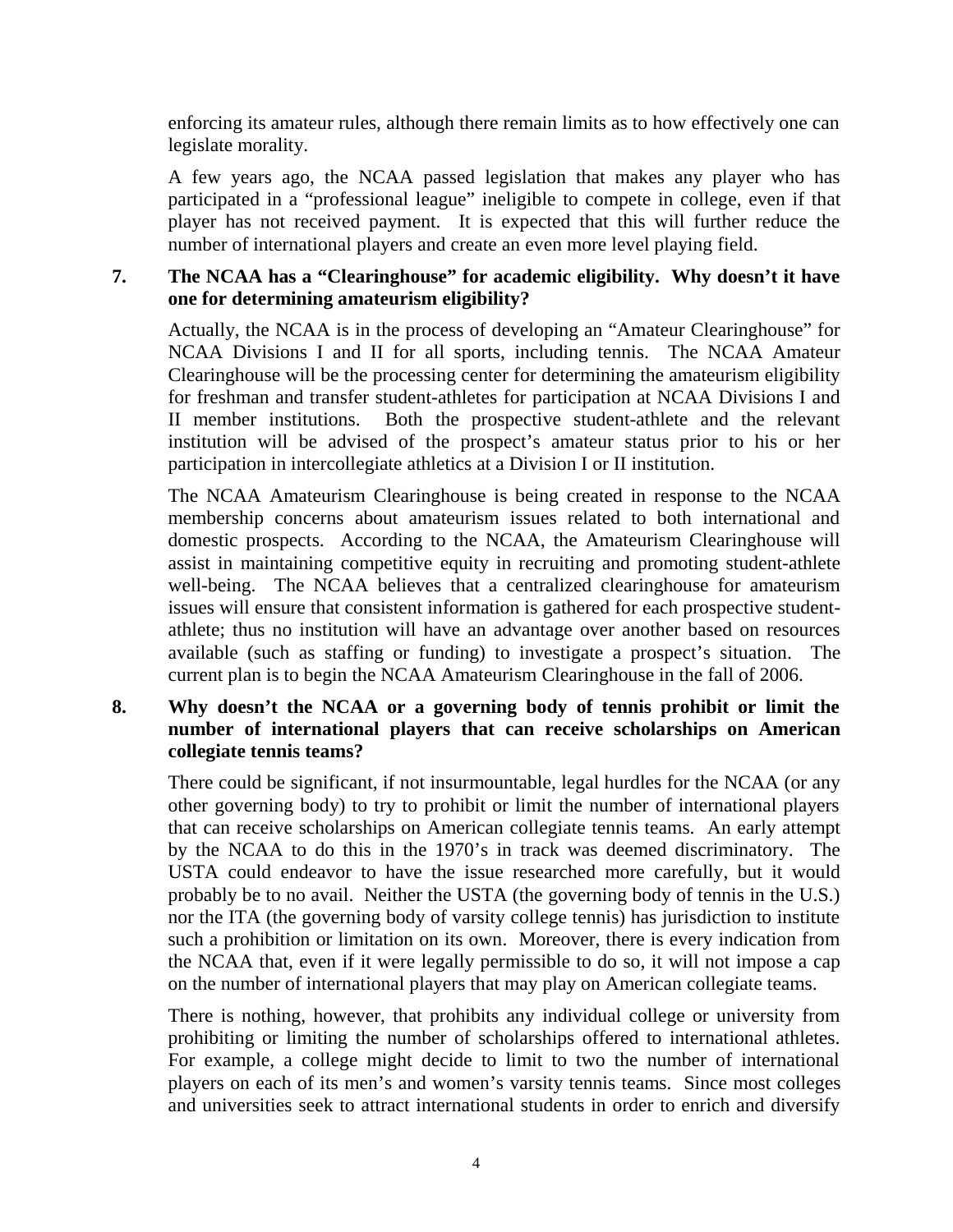their student bodies, it remains to be seen whether they will limit international athletic scholarships for tennis players.

# **9. Why doesn't the NCAA close its championships to international players?**

Even if this were legally permissible (which is questionable), it may not be the answer. Suggesting that the NCAA close its championships to international tennis players is like saying we should close the US Open to international tennis players or that we should limit the number of international faculty members teaching at American colleges and universities. In this global age, isolationism is probably an inappropriate path.

One prominent American men's varsity tennis coach has likened the situation to the time when U.S. automobile manufacturers had to make changes in response to the wave of Japanese automobiles first imported into the United States in the early 1970's. After there was a lot of complaining and speeches advocating tariffs and protectionism, U.S. car manufacturers improved their products and became very competitive. This coach has suggested that we need to be sure that American junior players are likewise doing everything they can to compete effectively against other players, whatever their background may be.

### **10. Aren't Americans "losing out" on college playing opportunities and college scholarships because of international players?**

The ITA has researched the actual number of international players who are playing college tennis and receiving tennis scholarships. Despite the hyper-inflated figure of over 60% that some have claimed, the true percentage at the NCAA Division I level is under 30%. It is about the same at NCAA Division II, but it is less than 3% at NCAA Division III (which does not allow tennis scholarships). Overall, in NCAA tennis, the percentage of international players is approximately 12%, far less than the percentage used by people in questioning the presence of international players. NCAA research corroborates the findings. Overall, in NCAA Divisions I, II, and III, 15.6 % men and 10.5 % women are categorized as "nonresident alien" in tennis. The breakdown is as follows:

| <b>NCAA Division</b>     | <b>Men's Varsity Tennis</b> | <b>Women's Varsity Tennis</b> |
|--------------------------|-----------------------------|-------------------------------|
| Division I               | 28.4%                       | 21.5%                         |
| Division II              | 22.6%                       | 12.0%                         |
| Division III             | $< 2\%$                     | $< 2\%$                       |
| Divisions I, II, and III | 15.6%                       | 10.5%                         |

# **Percentage of Nonresident Aliens in Varsity College Tennis**

Although there is a significant percentage of international players at the very highest levels of the college rankings, there are still many playing and scholarship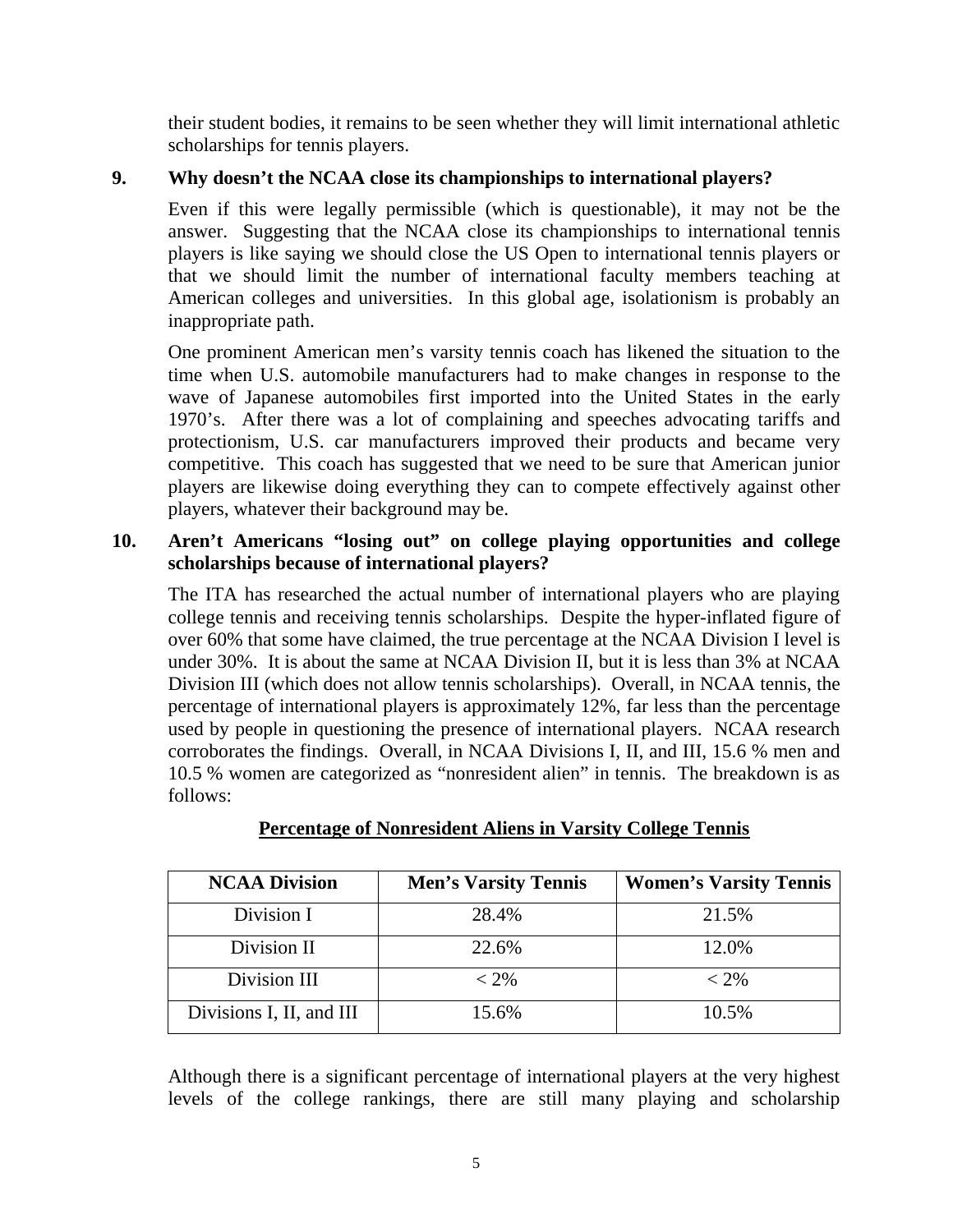opportunities for American collegians. In the USTA Boy's 18s final 2001 rankings, an ITA study showed that all of the top 100 players were either participating in college tennis or undecided on future plans. Admittedly, not every junior was able to get a scholarship, let alone a full scholarship, to the first school on his list, but this would be true even if there were many fewer international players. Fully funded men's college tennis programs are only allowed four and a half scholarships, and it takes at least six players to field a team. Nevertheless, most players were able to attend good schools and received scholarships. On the women's side, with almost twice as many scholarships available (eight), there are actually many scholarships that go unused each year! Accordingly, most junior players who achieve good rankings can play college tennis and receive scholarships.

The issue of college scholarship availability is mainly a men's tennis issue rather than an international player issue. The USTA has advocated that the number of men's and women's varsity tennis scholarships should be eight for men and eight for women. Unfortunately, this suggestion has met with resistance and is complicated by political considerations over which the USTA has no control.

One of the nation's top women's varsity coaches believes that there are not enough qualified American women for scholarships. As she stated, "The logistics of women's NCAA Division I tennis as it relates to scholarships is something that gets overlooked by many people in the U.S. The fact of the matter is that there are approximately 300 schools that offer Division I scholarships. Conservatively, there are 200 endowed schools, which affords about 1,600 total scholarships for women at Division I schools alone (and this is a very conservative estimate at last check). If one carves this up to 400 scholarships per class, there are NOT 400 young American female tennis players per year who play the game to the level required of Division I tennis. Therefore, in order to compete at higher levels, the stronger programs have to look outside our borders for tennis players who can compete at that level."

This coach further stated: "Keep in mind, also, on the women's side; there IS a place for all 400 of these female athletes a scholarship if they chose to take a scholarship. The issue becomes that 'sense of entitlement' that is so prevalent in this era. Many players only want to go to the school of their choice, even they may not be able to compete at a high level, and then they complain that there are no scholarships for them. The reality is, on the women's side, there are plenty of scholarships for just about everyone. Beyond Division I, there are hundreds more scholarships available, and many go unused."

#### **11. Why should U.S. colleges and universities serve as training grounds for other countries' future Olympic, Davis Cup, and Fed Cup stars?**

The reality is that very few international collegiate tennis players over the past two decades have gone on to Olympic, Davis Cup, or Fed Cup stardom. Starting in Los Angeles in 1984, no past college player has won an Olympic medal for another country in tennis. In Athens in 2004, there were 2 (of 64) in men's singles from other countries that played for U.S. colleges and 4 others (among the 32 teams) in doubles.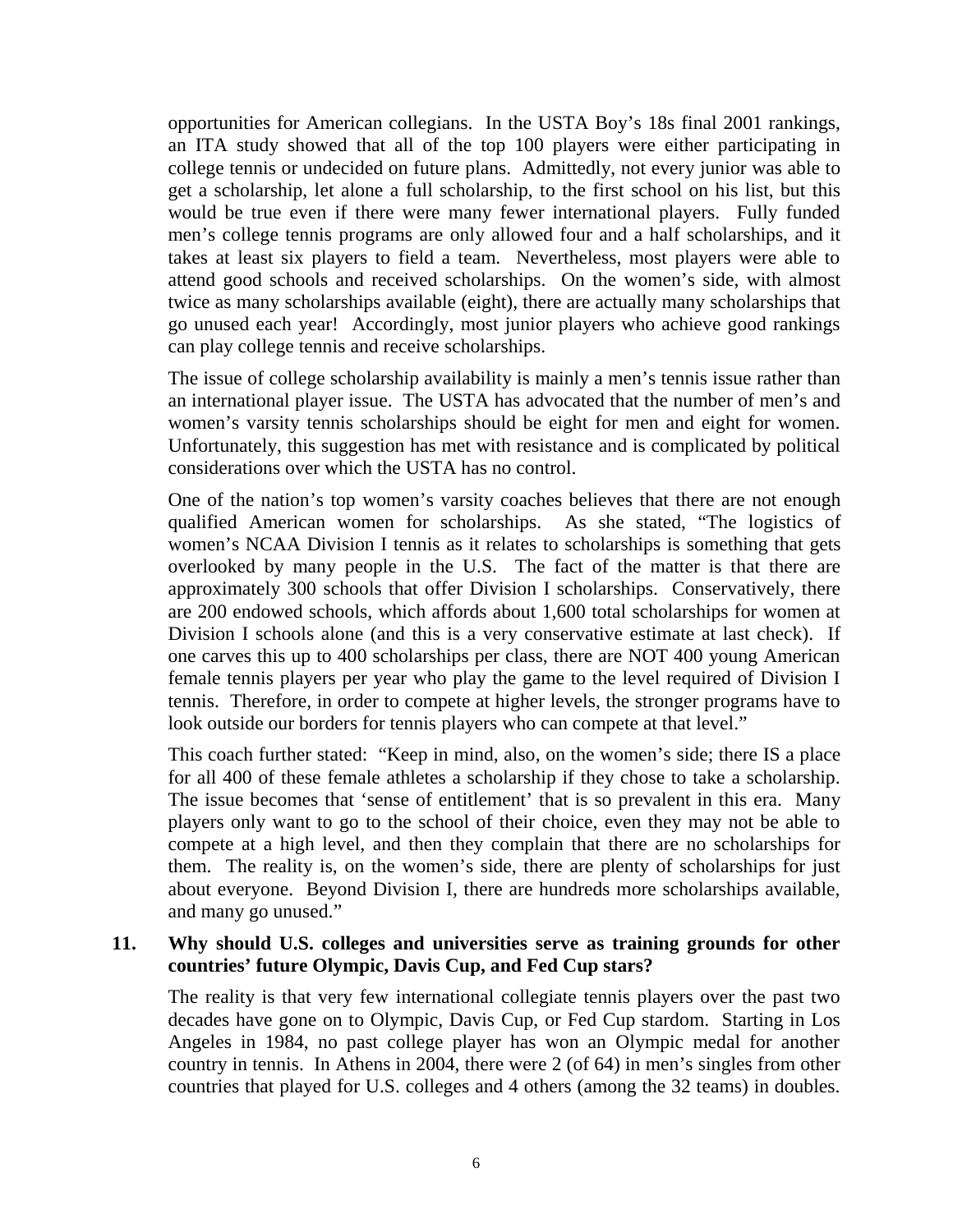In the 64-player women's singles field there was 1 woman from another country and zero in doubles.

In this year's Davis Cup World Group first round played in March, there were a total of 2 past college players on the rosters for the 15 other countries involved. Of the "next best group" of Davis Cup countries this year, the 8 additional that will be playing in World Group play-off matches in September, there will likely be a total of 7 past college players. So, of the top 25 Davis Cup countries in the world, there are a total of about 9 past college players on their rosters. Also, looking back to 1990, only 3 U.S. losses came from teams with past international college players.

Of the 7 other countries (aside from the US) in Fed Cup World Group I first round matches played in April, there were no past college players on their rosters. Of the 8 countries in World Group II (next best grouping), there was a total of 1 past college player. Looking at past results as far back as 1990, there was not a single college player on a roster for a country that beat the U.S. in a Fed Cup match.

### **12. Wouldn't our junior players improve if they could practice more with varsity college tennis players?**

Yes, they would. In fact, there are plans afoot to make this a reality. Despite past resistance from the NCAA relative to "sport specific legislation," the ITA has been advocating that junior players should be able to practice on college campuses with college players. In the near future, the NCAA may be more open to this approach. In 2004, an NCAA/USCO Joint Task Force was created to protect and expand the opportunities for American student-athletes and coaches to realize the benefits associated with participation in collegiate athletic programs and sports traditionally included in the program for the Olympic Games. Among the anticipated recommendations of the Task Force are that colleges and universities should be able to host events and they should not be limited to college athletes. Another recommendation is that there should be an expansion of the circumstances under which athletes not currently enrolled in a college or university may practice and/or use university facilities with student-athletes and college coaches. By providing junior players with greater opportunities for increased practice and interaction with college players, especially at the local level, we should be able to enhance the quality of the American players that play college tennis.

### **13. Is the USTA doing anything to develop tennis players and to encourage youngsters to play tennis?**

Yes. The USTA is actually doing quite a bit. The USTA has a High Performance program that facilitates the development of its best players. In 2004, the Board of Directors of the USTA adopted a resolution in which it proclaimed that intercollegiate varsity tennis has been, and should continue to be, an essential part of American tennis, that having resilient and competitive intercollegiate varsity tennis programs inherently supports the mission of the USTA, and that the USTA will strongly support and promote intercollegiate varsity tennis in the U.S. In addition, in 2005 the Board approved a new junior-collegiate player development initiative. It will include